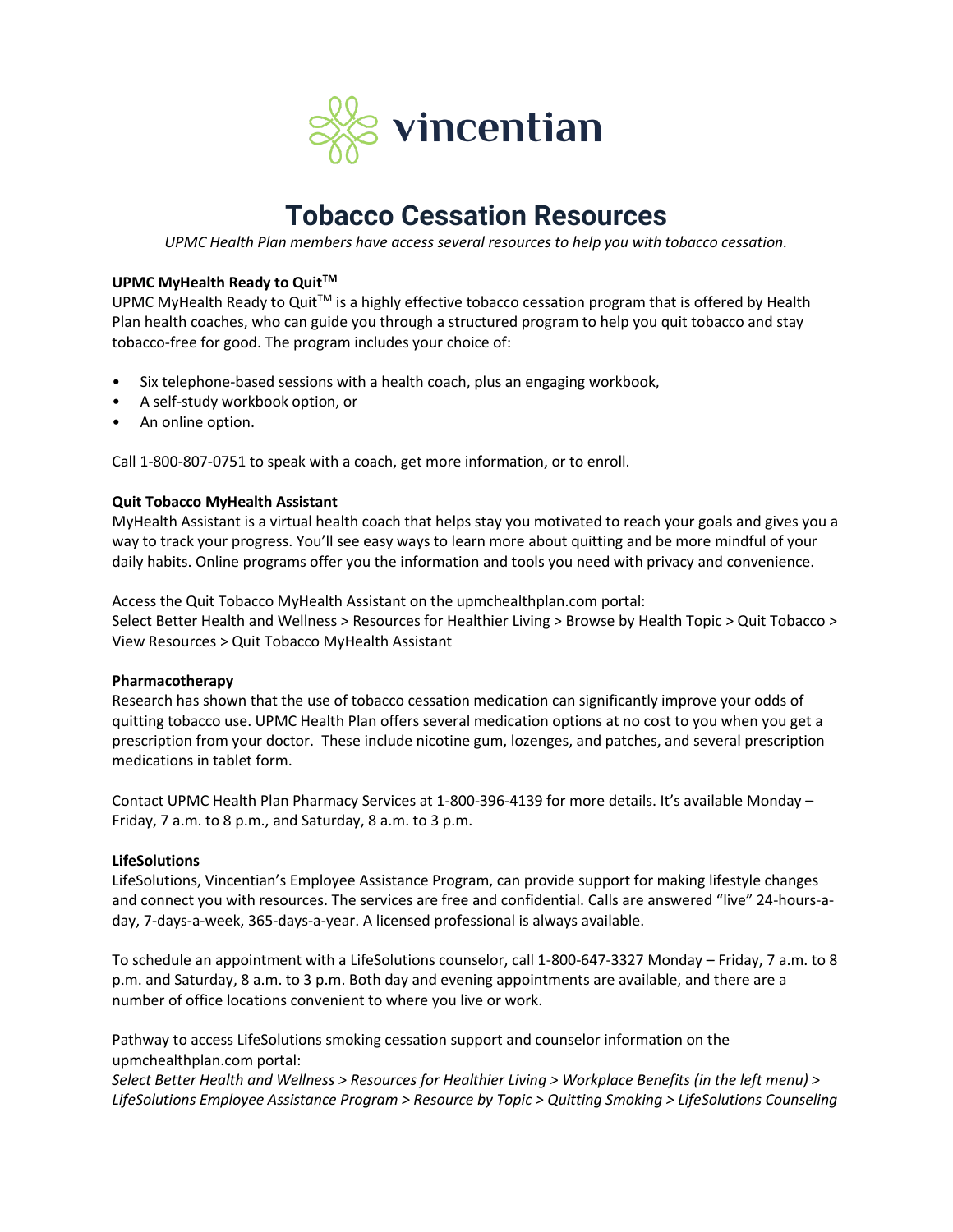

# **Thinking About Quitting Smoking?**

*Free Services Available to Vincentian UPMC Health Plan Members and Wellness-Only Members*

Quitting tobacco is never easy, but coaching and tobacco cessation medications can make it easier. Research suggests that medications matched with a proven successful program, like those offered by UPMC Health Plan, greatly increase your chances of quitting for good — and all of this is available at no cost to you through UPMC.

### **Health Coaching/Cessation Counseling**

Health Coaching has been shown to improve a smoker's odds of successfully quitting. UPMC MyHealth Ready to Quit™ is a highly effective tobacco cessation program that is offered by Health Plan health coaches. You can participate in the Ready to Quit™ program by phone or opt for a self-study program (workbook or online versions).

Completion of the Ready to Quit<sup>TM</sup> program, combined with the proper use of a tobacco cessation medication, has been shown to be your best option for quitting successfully.

Ask a Health Plan health coach for information by calling 1-800-807-0751.

### **Tobacco-Cessation Medications**

### Call **1-800-807-0751** to speak to a *My***Health Health Coach**

*Health coaching is confidential and no cost to you.*

Three program options:

- Telephone-based
- Self-study workbook
- Online

Monday – Friday: 7 a.m. to 8 p.m. Saturday: 8 a.m. to 3 p.m.

Tobacco cessation medications reduce nicotine withdrawal symptoms, such as irritability, impatience, anxiety, and restlessness—making it easier to focus on breaking the habit and the psychological addiction to tobacco.

- **Nicotine Replacement Therapies** When used as directed, nicotine replacement therapies (NRTs) deliver nicotine in much lower and steadier amounts than smoking or chew tobacco. They are designed to reduce nicotine withdrawal symptoms, as well as nicotine dependence (addiction). NRTs come in a variety of forms, including gum, lozenges, patches, nasal spray, and oral inhalers.
- **Chantix (Varenicline)** Chantix is effective in lessening nicotine cravings and has helped many smokers successfully quit. Chantix requires a prescription and is usually prescribed for a 12-week period with the option of another 12-week maintenance course.
- **Zyban (Bupropion SR)** Zyban is effective in lessening nicotine cravings. Zyban requires a prescription and is usually prescribed for seven to 12 weeks.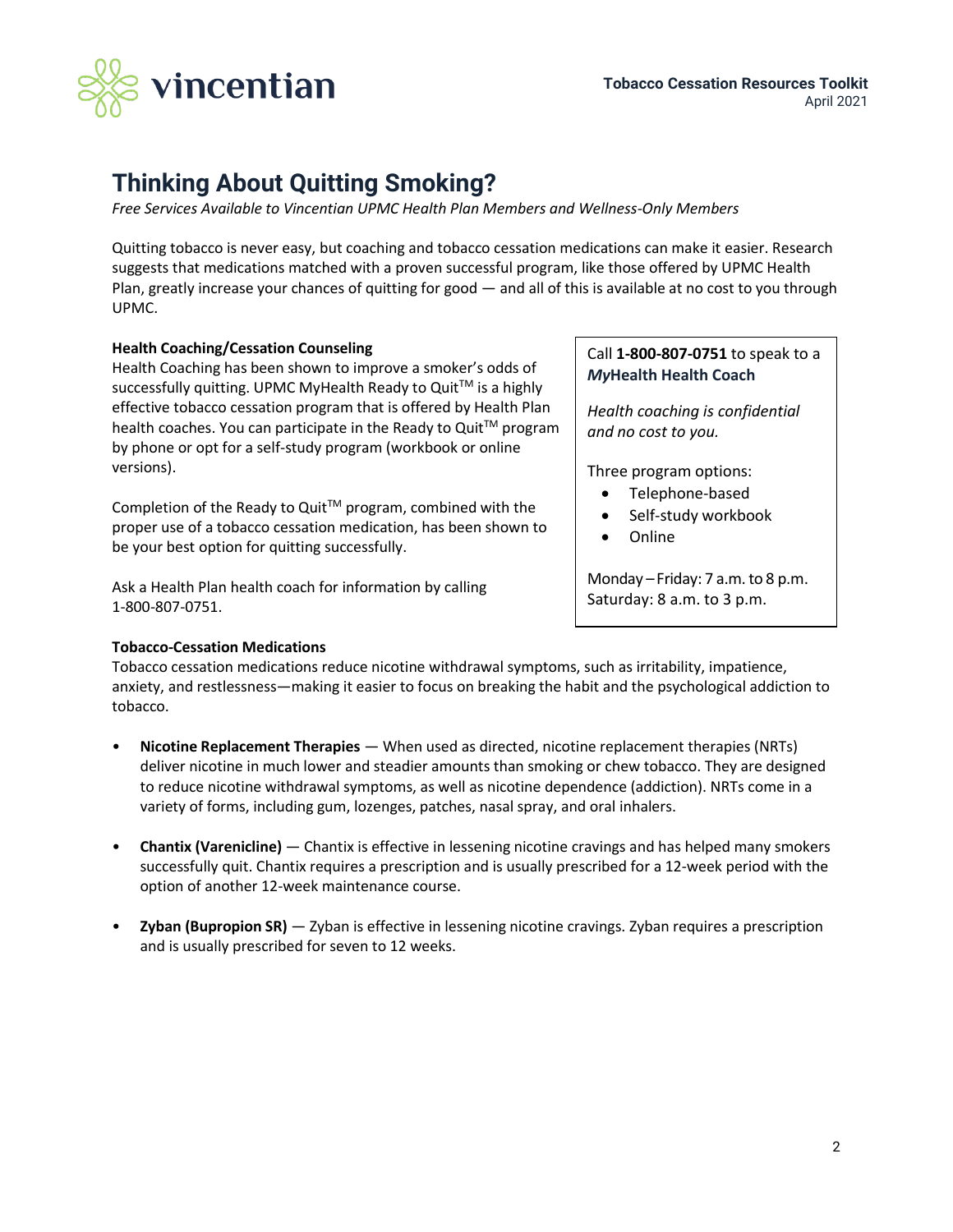

### **General Tips about Tobacco-Cessation Medications**

Here are a few guidelines to help you and your doctor choose the most-effective strategies:

- If you've tried and failed to quit using one particular smoking cessation aid, such as nicotine replacement patches, it may be helpful to try a different one on your next attempt.
- If you used a cessation medication as prescribed for a previous quit attempt, but still had difficulty with intense cravings, talk to your doctor about combining therapies, such as nicotine replacement with drugs that can help minimize those cravings.
- If you're reluctant to quit because you're worried about weight gain, talk with your doctor about treatments that can minimize weight gain and activities you can try to stay active. You can also speak with a UPMC weight management coach at no cost to you.

Know that these medications can only support you in your quit attempt. You will also have to learn how to break your tobacco habits and how to cope with psychological addiction. A coached behavioral support program, such as Ready to Quit<sup>TM</sup>, can help you learn how. When used as directed, cessation medications curb withdrawal symptoms, making it easier for you to focus on using your coping skills. They also reduce your dependence on nicotine so you can give it up for good.

For more information on tobacco cessation, visit WebMD, www.upmc.com, and www.upmchealthplan.com.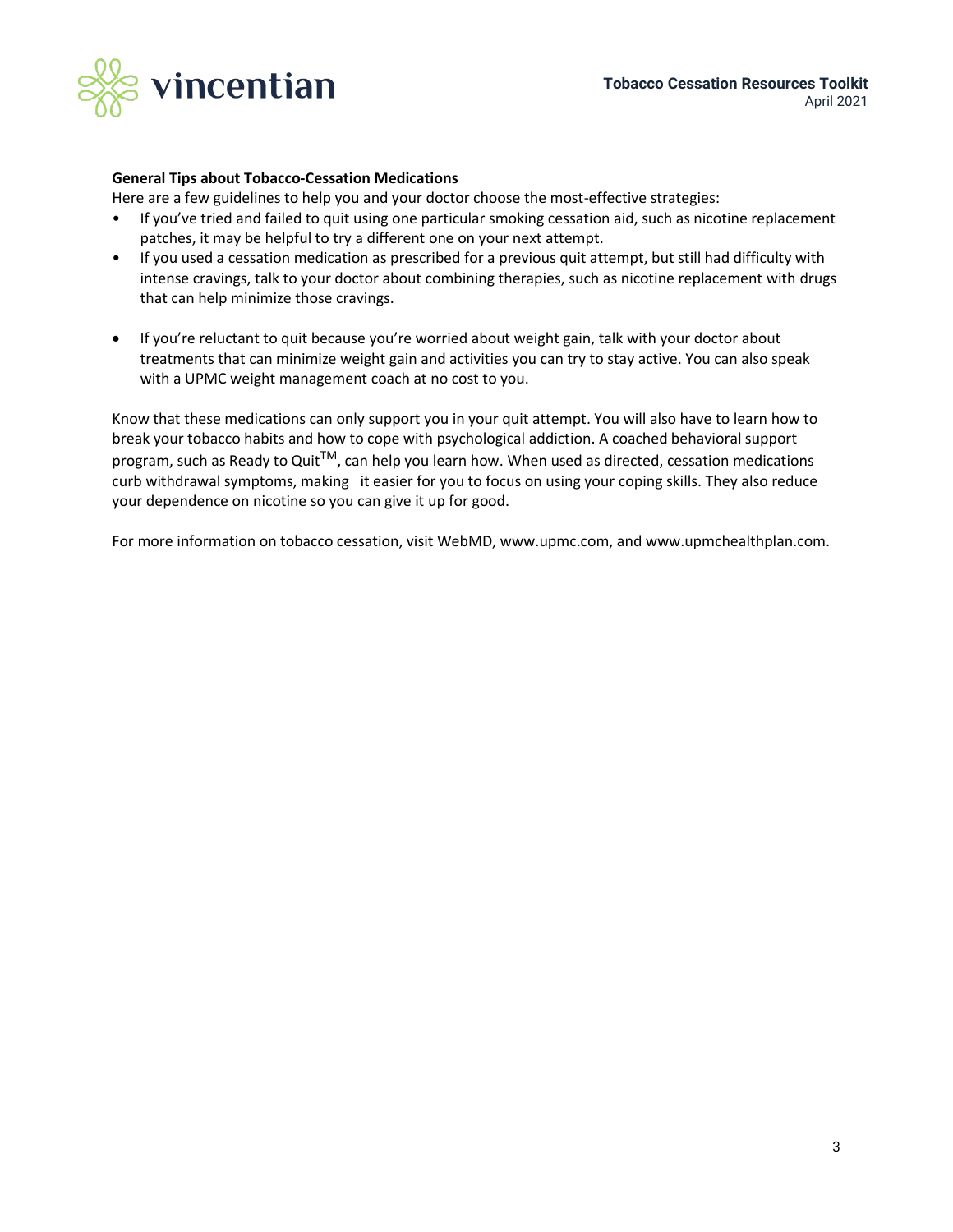

# **Ready To Make a Healthy Lifestyle Change? A Health Coach Can Help**

*A Free Service Available to Vincentian UPMC Health Plan Members and Wellness-only Members* 

### **Ask a UPMC Health Plan Health Coach**

Making a lifestyle change is no easy feat, but the UPMC Health Plan health coaches are here to help. Whether you are interested in weight management, physical activity, stress management, nutrition, or tobacco cessation, health coaches can help you make healthy lifestyle changes. Even better, our coaching programs are free for Vincentian employees, spouses, and dependents over 18.

### **1. What can someone expect when they come to you for help?**

It's all about what you want to do and what you are ready to change. We can do anything from a one-time coaching conversation to enrolling in a program. We also can pick and choose topics from different programs. For example, we can do a blend of stress management and tobacco cessation, or even weight management topics. Instead of six weeks of tobacco cessation coaching, we can have a few brief coaching sessions and follow up at your convenience. It's really about you and meeting your health goals.



**Claire, UPMC Health Coach** 

### **2. What are the programs like for clients who enroll?**

Programs can be completed in several ways to fit your needs. We have workbooks for all of our programs—you can do a self-study or talk it through with a coach every week. You can also complete online versions of the programs. We're here for you, whatever you need. It's not about the way our programs work and trying to fit you into a program. It's more about using the resources we have to help you make the changes you're ready to make.

### **3. How long do coaches stay in touch with clients who enroll in a program?**

We follow up one, three, and six months after finishing any program. This helps you stay on track long term. You can also call us if you've had a slip and want to get back on track. Either way, we will call one month after your quit day and ask, "How are you doing with your goals? How can we help?"

### **4. What kind of backgrounds do health coaches have?**

We all have different backgrounds. We are all masters level experts trained in motivational interviewing and behavior change. Our backgrounds range from registered dietitians to health educators, counselors, and exercise physiologists.

### **5. How are these coaching programs developed?**

Everything we present has been written by content specialists and is based on evidence and research, so the techniques are well proven. We also ask for feedback about the programs after people graduate, and our materials are constantly reviewed and updated.

### **6. Do many people take advantage of your services?**

Each year participation definitely grows. Our team has grown over the years, too, to keep up with demand.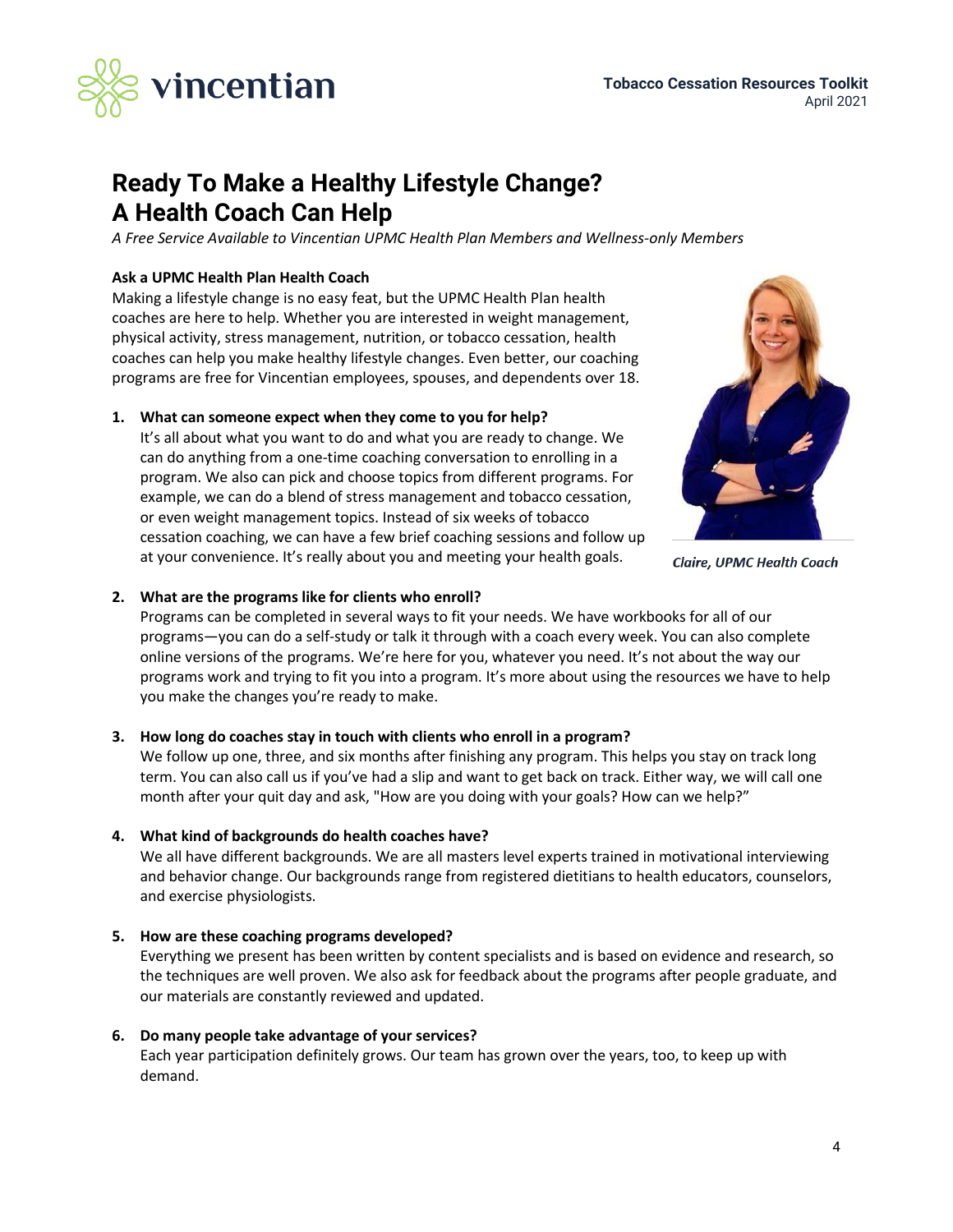

### **7. Why do you think people don't use your services?**

People sometimes get concerned about confidentiality, especially when they are incentivized to call us. Also, I think a lot of people don't know that we're here and what we offer, or that it's free.

### **8. Is client information confidential?**

Absolutely. Your employer does not have access to your health records. We follow strict HIPAA and government regulations to protect your privacy.

### **9. How do you help prepare someone to make a lifestyle change?**

When you talk to us about committing to making a change, we always ask what your motivators are. We also like to talk about what your barriers might be, so before someone runs into a problem like not having enough time for exercise or slipping back into using tobacco, we can problem solve and try to prevent setbacks.

### **10. What do you do when someone falls off track?**

If you have a slip you can call us, and we will work through it. We try to help you get back on track right away. We don't focus on negative thinking; we like to focus on the progress people make. Lifestyle changes aren't easy, nobody's perfect 100 percent of the time. It's more about helping you determine what's important and helping you make the right decision most of the time. We're not like drill sergeants. We're here to talk about what happened and help you plan to do things differently in the future.

### **11. What are the benefits of working with a coach over the phone?**

It's convenient to not have to physically travel for an appointment, and it's confidential.

### **12. What is the tobacco cessation program like?**

Our Ready to Quit™ tobacco cessation program is for quitting cigarettes or smokeless tobacco. It looks at a person's tobacco usage and guides them through the process of quitting. The program includes success tips and strategies based on scientific research. This program can be completed with the help of a printed workbook, with a health coach on the phone, or online.

### **13. What's the best part about being a health coach?**

Helping you take steps toward meeting your goals. Changes like taking a short walk every day or eating a piece of fruit every morning may seem small, but they can really add up over time. We want to help you feel empowered to take control of your health.

### **14. Do you have any particularly memorable experiences as a health coach?**

I worked with a gentleman who lost a significant amount of weight in our weight management program. He told me how great it is that he can go out in the backyard and play baseball with his kids now. People say it changes their lives. They become positive role models for others.

Health coaches can be reached Monday through Friday between 7 a.m. and 8 p.m. and on Saturdays between 8 a.m. to 3 p.m. at 1-800-807-0751.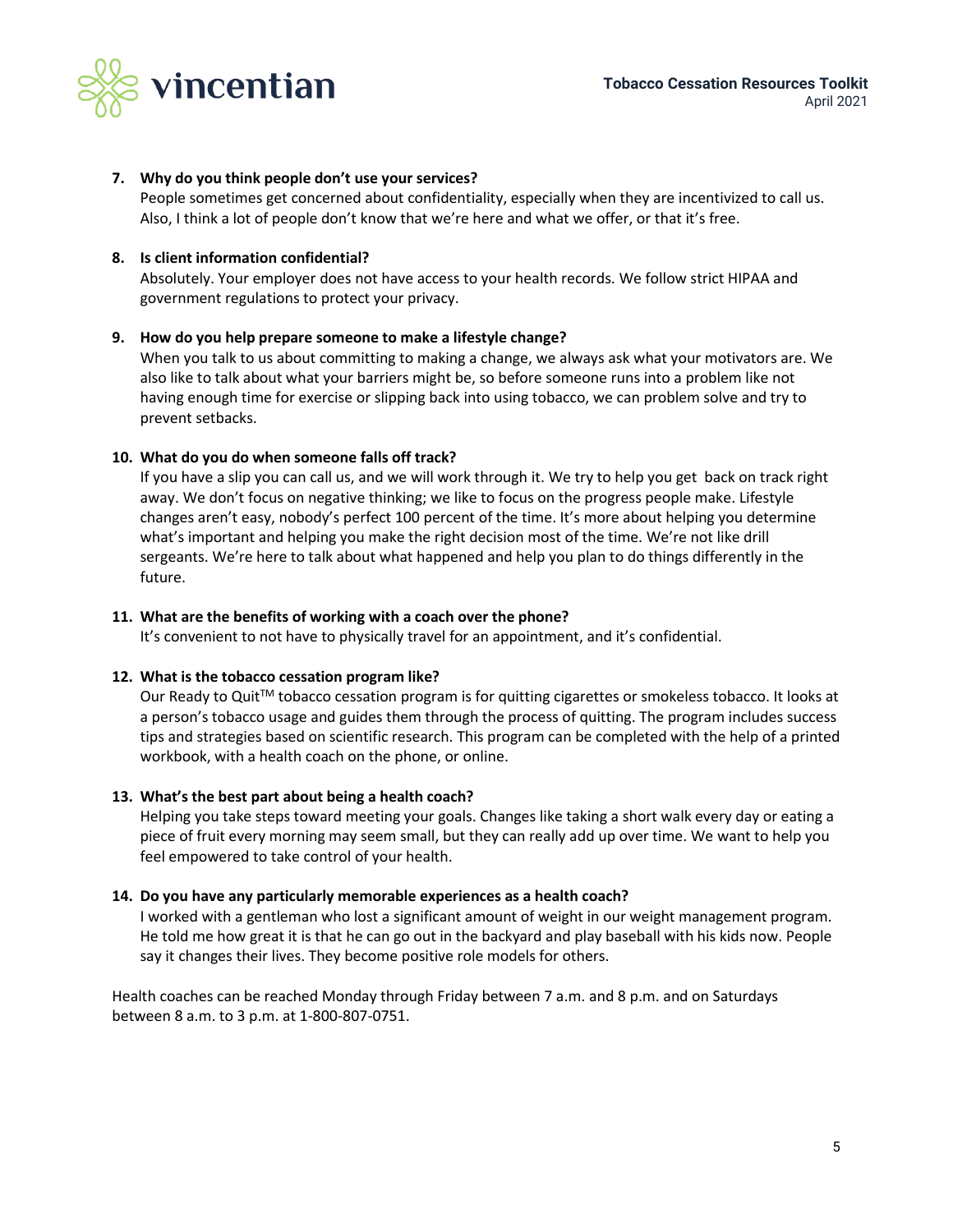

## **Is the Nicotine Patch Right for Me?**

**UPMC Health Plan**



### **The nicotine patch is a proven way of helping relieve nicotine withdrawal symptoms when used properly.**

Although an estimated 70 percent of smokers want to quit, doing so can be tough. This is where a little help can go a long way. Nicotine replacement therapies such as the nicotine patch can help you quit, especially when combined with a coaching program like the UPMC MyHealth Ready To Quit™ tobacco cessation program — combining these two treatments can boost the power of both, increasing your chances of quitting for good!

Patches are one of many treatments available. Patches stick onto the skin just like an adhesive bandage. The sticky side of the patch contains a layer of nicotine. While you wear the patch, nicotine passes through your skin into your blood. This delivers nicotine in a steady stream, which helps reduce those unpleasant cravings and other nicotine withdrawal symptoms such as irritability, anxiety, restlessness, and impatience.

By gradually reducing the amount of nicotine you receive, you are slowly weaned off of nicotine and you can comfortably stop nicotine replacement therapy without suffering intense withdrawal symptoms.

### **Research suggests nicotine replacement therapies such as the patch can double your chances of quitting successfully.**

Add the support of a health coach by enrolling in the Ready to Quit<sup>TM</sup> tobacco cessation program, and your chances of quitting successfully may be six times greater than trying to quit on your own. Patches can help with your cravings while the program and your coach can guide you through the quitting process and provide valuable knowledge and skills to help you stay tobacco-free for good.

Through your UPMC Health Plan benefits, Vincentian offers access to nicotine replacement patches and several other treatment options at no cost to you with a prescription from your doctor. The UPMC MyHealth Ready to Quit<sup>™</sup> tobacco cessation program also is free. Call a coach at 1-800-807-0751 to discuss your options and get started today.

### **You can also find about more about tobacco cessation resources at upmchealthplan.com:**

Log into upmchealthplan.com > Select Better Health and Wellness > Resources for Healthier Living > Browse by Health Topic > Quit Tobacco > View Resources > Quit Tobacco MyHealth Assistant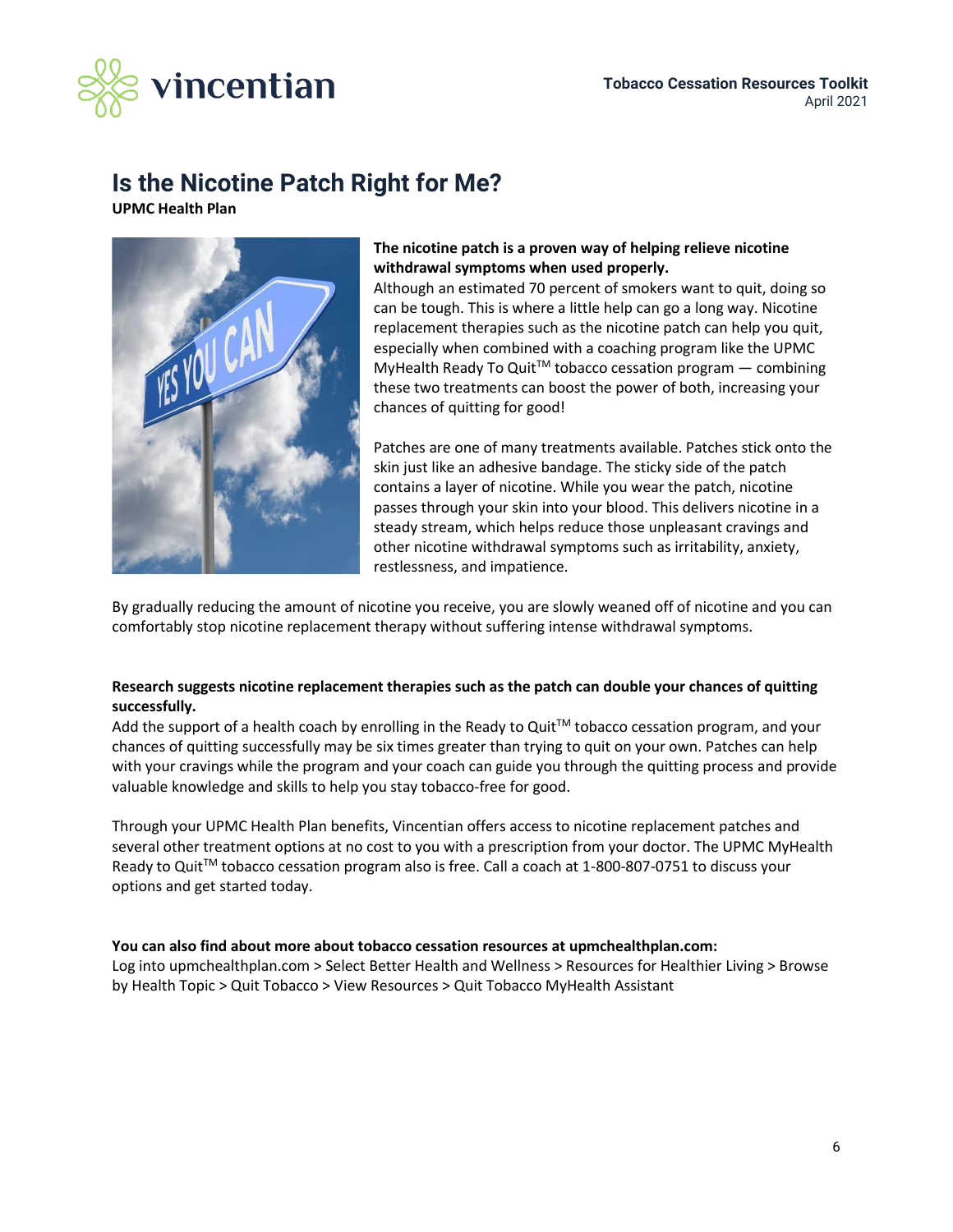

### **Tips for Using the Patch**

- Apply your patch as soon as possible in the morning, on a clean, dry, and relatively hairless part of the body below the neck and above the waist, usually the upper arm, shoulder, or chest. Once you apply a patch, wear it throughout the dosage period without removing it. Because the patch releases nicotine in a slower and steadier fashion than a cigarette, the patch cannot be taken off and put on only when a craving strikes.
- Follow your doctor's guidelines for use and their recommendations for reducing the amount of nicotine over time.
- Choose a new application site each day of the week. Using the same spot more than once per week can lead to skin irritation. If you experience irritation be sure your patch is not placed in an area where you skin moves or stretches a lot, or consider switching to another brand of nicotine patch. Don't give up!
- If you have a history of heart disease, nicotine patches should be used only under your doctor's guidance.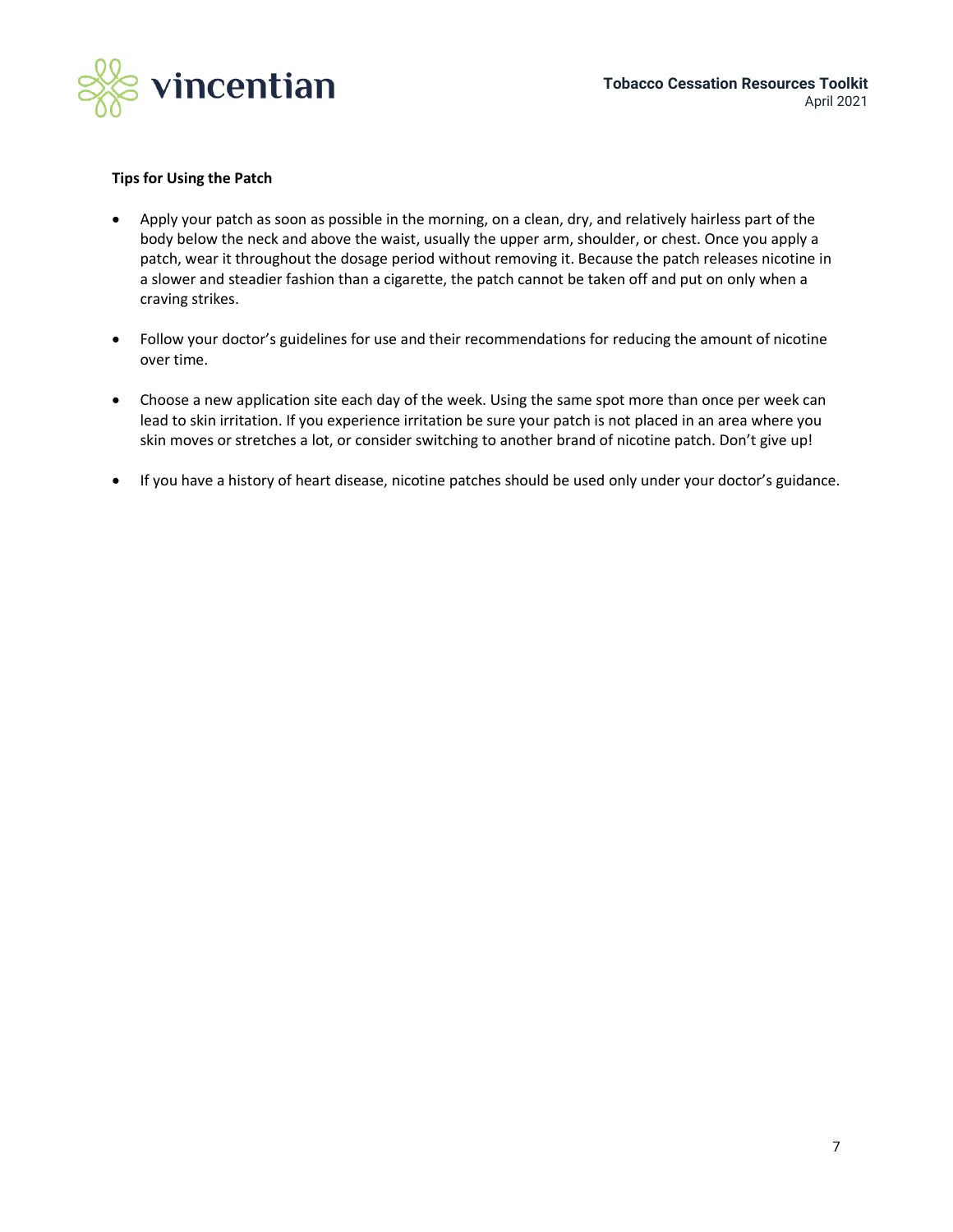

### **Can Nicotine Gum or Nicotine Lozenges Help Me Quit Smoking? UPMC Health Plan**

Quitting smoking can be difficult, but with the help of tobacco-cessation products you can improve your odds of success. Nicotine replacement therapies such as nicotine gum or nicotine lozenges can help you quit, especially when combined with a coaching program like the UPMC MyHealth Ready to Quit™ tobacco cessation program. The combination of a nicotine replacement product and coaching can boost the power of both, increasing your chances of quitting for good!

Nicotine gum and lozenges can be very effective at controlling unpleasant withdrawal symptoms, such as irritability, impatience, and anxiety, associated with quitting tobacco use, provided that:

- 1. You use enough each day.
- 2. You use the gum or lozenge for the full recommended course of treatment.
- 3. You use the product properly.



### **More About Gum and Lozenges**

Both gums and lozenges contain a small amount of nicotine. The nicotine is absorbed through the lining of the mouth when used according to directions. Nicotine gum and lozenges are short-acting, which means that you have to use them frequently enough, about one piece every one to two hours for the first six weeks, in order to avoid nicotine withdrawal. One advantage of using these short-acting forms is that you can use an extra piece between scheduled doses to help control sudden cravings and urges to smoke. Pay attention to the instructions and be careful not to exceed the recommended daily limit. They come in several different flavors and different strengths. Talk to your doctor or pharmacist about which strength is right for you.

Use of nicotine gum or lozenges is recommended for about 12 weeks. After the first six weeks, you will begin to taper the amount of nicotine and eventually wean off the product. Be sure to read the instructions for use for more detailed information.

Finally, these products should not be treated like regular chewing gum or candy. For nicotine gum, you must follow a specific technique for it to work effectively. To release nicotine from the gum, slowly bite down on the piece of gum until you notice a peppery taste or tingling sensation in your mouth. At that point STOP CHEWING and park the gum, between your cheek and gums until the peppery flavor or tingle subsides. Then, move the gum to the other side of your mouth and repeat the bite-tingle- park sequence again. Repeat this process until you can no longer get a tingle from the gum. That is a sign that the gum is spent and can be discarded. When used this way, each piece typically lasts 20- 30 minutes. It's also important not to eat or drink while the gum is in use.

Lozenges do not require as much attention as nicotine gum, but many of the same rules apply. Simply place a lozenge in your mouth according to schedule and allow it to slowly dissolve. Do not chew the lozenge or swallow it whole. Avoid eating or drinking during use to prevent problems with nicotine absorption.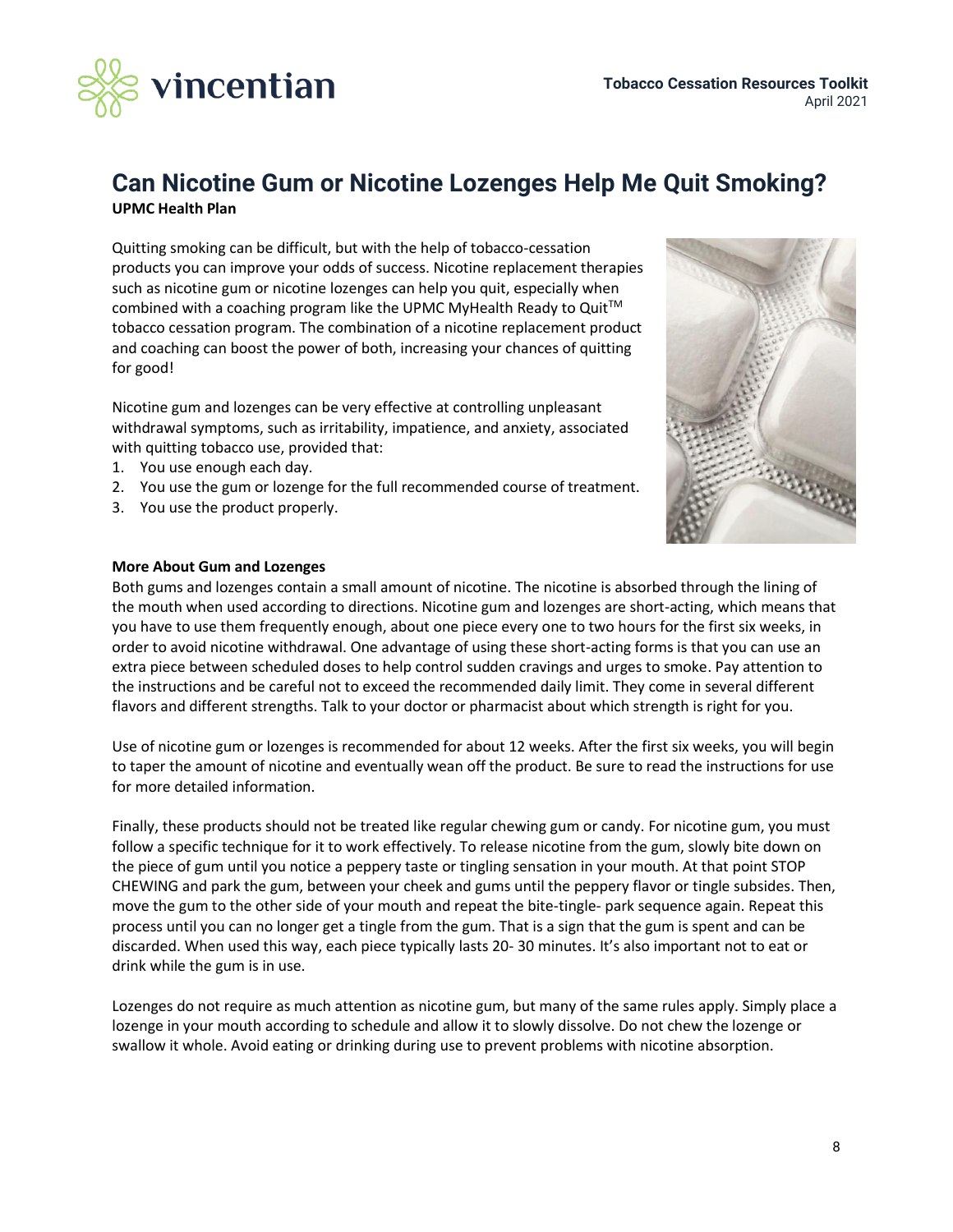

### **Research suggests nicotine replacement therapies can double your chances of quitting successfully.**

Add the support of a health coach by enrolling in the Ready to Quit<sup>TM</sup> tobacco cessation program, and your chances of quitting successfully may be six times greater than trying to quit on your own. Gum or lozenges can help with your cravings while the program and your coach can guide you through the quitting process and provide valuable knowledge and insight to help you stay tobacco-free for good.

Through your UPMC Health Plan benefits, Vincentian offers access to nicotine gum, lozenges, and several other tobacco cessation medication options at no cost to you with a prescription from your doctor. The UPMC MyHealth Ready to QuitTM tobacco cessation program is also free. Call a coach at 1-800-807-0751 to discuss your options and get started today.

### **You can find about more about tobacco cessation resources at upmchealthplan.com:**

Log into upmchealthplan.com > Select Better Health and Wellness > Resources for Healthier Living > Browse by Health Topic > Quit Tobacco > View Resources > Quit Tobacco MyHealth Assistant

### **Additional Tips for Using Nicotine Gum or Lozenges**

Consult your doctor before starting nicotine gum or lozenge if you have:

- A heart condition or heart disease
- High blood pressure
- Stomach ulcers
- Diabetes

Follow the product's guidelines for use, including recommendations for tapering off the product.

- Keep a count of exactly how many pieces you use each day.
- Keep some of your nicotine gum or lozenges in your car, in your bag, at work and at home.

Nicotine gum and lozenges may contain enough nicotine to harm children or pets. Store these products in a safe place.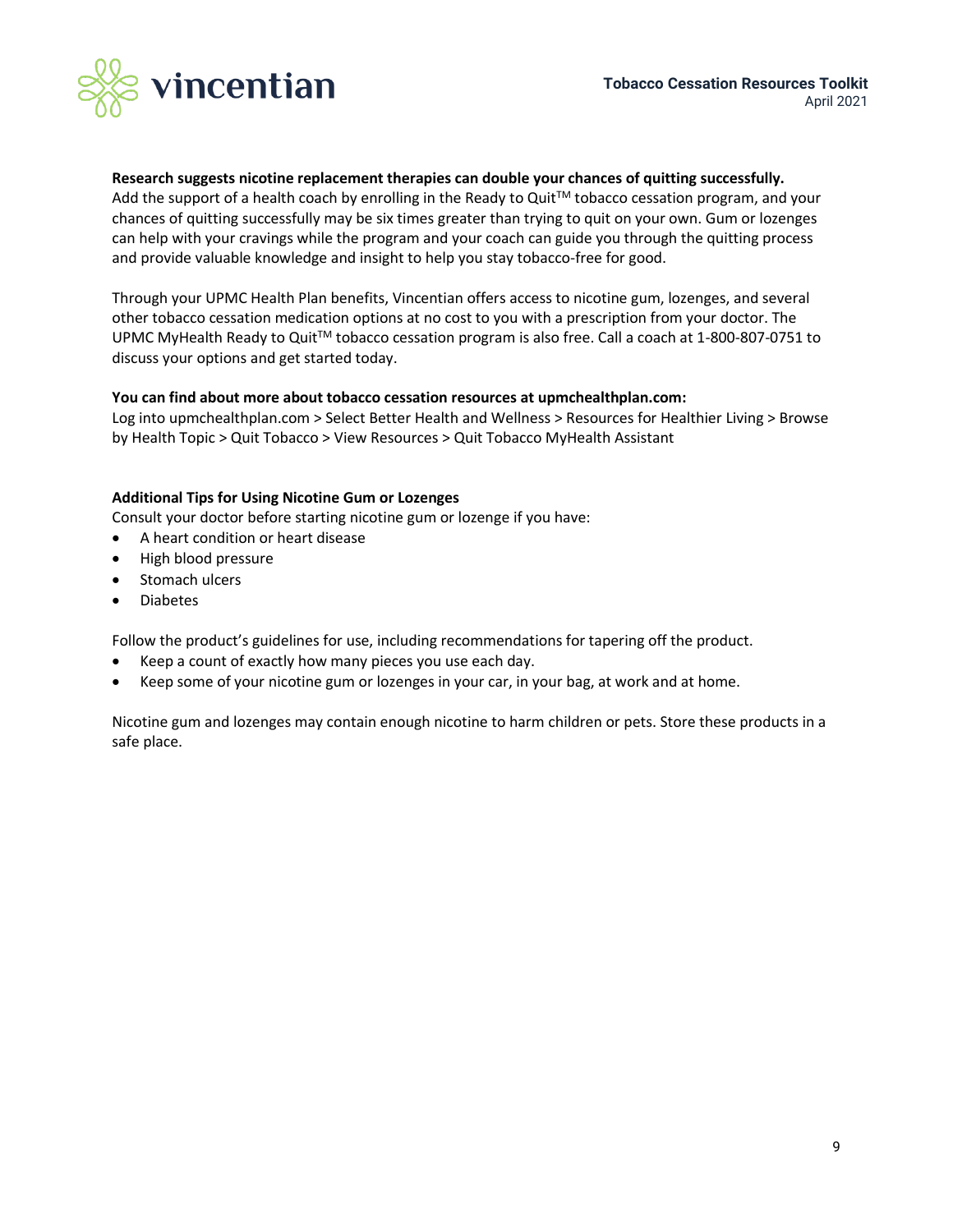

# **Is Chantix Right For Me?**

**UPMC Health Plan**

Quitting smoking isn't easy, but you can improve your odds of successfully quitting with the aid of a cessation medication such as Chantix. Chantix can double your chances of quitting smoking compared to trying to quit on your own. Combining a tobacco cessation medication with a coaching program like UPMC MyHealth Ready to Quit™ can increase your odds of quitting sixfold!

Chantix can relieve your cravings and nicotine withdrawal symptoms, and a coaching program helps by giving you the knowledge and skills you need to stay tobacco-free.

### **What Is Chantix?**

Chantix is a non-nicotine prescription medicine specifically designed to help reduce cravings and withdrawal symptoms caused by quitting tobacco.

### **How It Works**

Chantix targets nicotine receptors in the brain and attaches to them so that nicotine is blocked from filling these receptors. This in turn blocks nicotine's behavior reinforcing, addictive action in the brain. If you should use tobacco while taking Chantix, any pleasurable effects with be greatly reduced, helping you break your dependence on tobacco as a means to cope with life's challenges. It is also believed that Chantix activates nicotine receptors in the brain in a way that helps relieve nicotine withdrawal symptoms.

### **Cost of Medications**

UPMC Health Plan offers several medication options at no cost to you when you get a prescription from your doctor. To receive Chantix at a \$0 copay, Step Therapy is required. This means you must first try a generic tobacco cessation product (such as generic gum or patches) and get a prior authorization from your doctor. You can contact UPMC Health Plan Pharmacy Services at 1-800-396-4139 for more details.

### **How Your Doctor Can Help You Quit**

If you're considering medication to help you quit smoking, talk to your doctor or pharmacist to see which medication options may be best for you.

### **Important Safety Information**

You should not take Chantix in combination with other smoking cessation medications. Common side effects include:

- Nausea (30 percent of users)
- Sleep problems (trouble sleeping, changes in dreaming)
- Constipation
- Gas
- Vomiting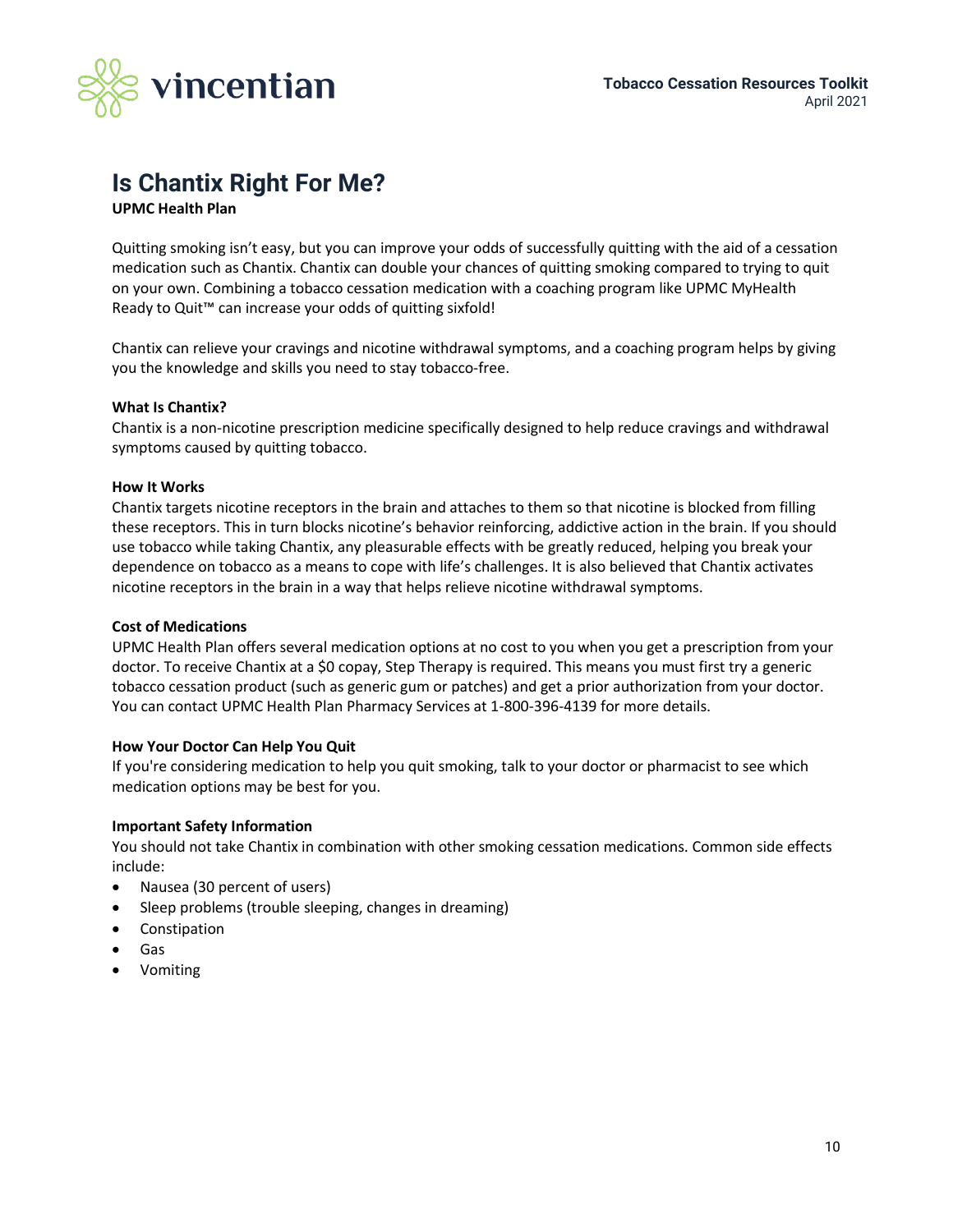

Tell your doctor if:

- You have kidney problems.
- You have a history of depression or other mental health problems, as these symptoms may worsen while taking Chantix.
- You have a history of heart or blood vessel problems or have any new or worse symptoms during treatment with Chantix.
- You develop a serious allergic or skin reaction to Chantix, including swelling of the face, mouth, throat, or a rash. Stop taking Chantix and tell your doctor right away if this happens, as some of these can be lifethreatening.

### *Warning:*

*Some people have had changes in behavior, hostility, agitation, depressed mood, suicidal thoughts or actions while using Chantix to help them quit smoking. Some people had these symptoms when they began taking Chantix, and others developed them after several weeks of treatment or after stopping Chantix. If you, your family, or caregiver notice agitation, hostility, depression, or changes in behavior, thinking, or mood that are not typical for you, or you develop suicidal thoughts or actions, anxiety, panic, aggression, anger, mania, abnormal sensations, hallucinations, paranoia, or confusion, stop taking Chantix and call your doctor right away.*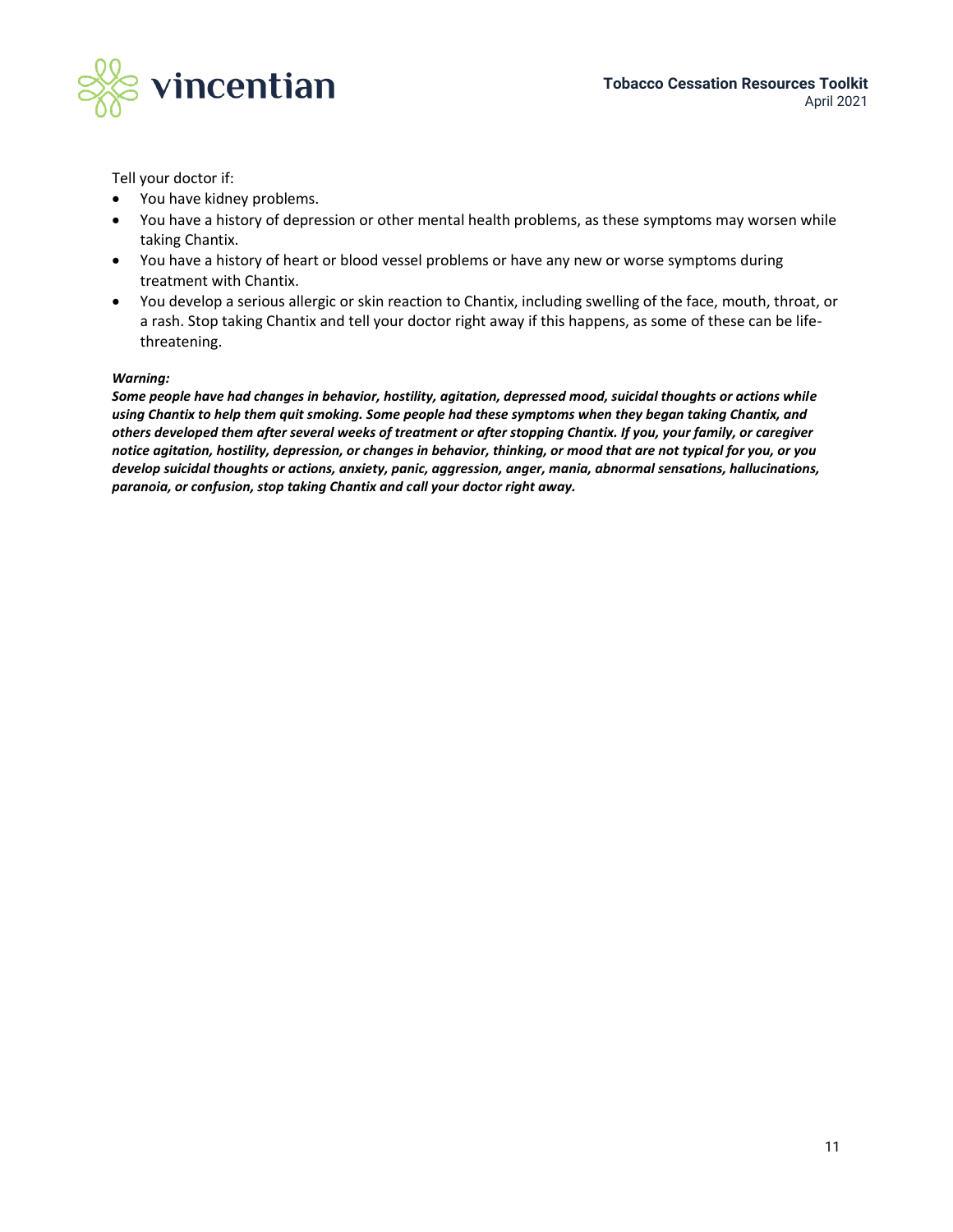

### **Is Zyban Right For Me? UPMC Health Plan**

Quitting smoking can be very difficult, but you can improve your odds of success with the aid of a cessation medication such as Zyban. Zyban works just as well as nicotine replacement therapies such as nicotine patches, lozenges, or gum. Using Zyban along with nicotine replacement therapy can further increase your chances of success. Taken as directed, Zyban reduces craving, irritability, restlessness, anxiety, difficulty concentrating, and feelings of unhappiness or depression.

Add the support of a health coach by enrolling in the UPMC MyHealth Ready to Quit™ tobacco cessation program, and your chances of quitting successfully may be six times greater than trying to quit on your own. Using medication can curb your cravings while your coach helps you through the quitting process and provides valuable guidance to help you stay on track — the combination of a medication and coaching can boost the power of both, increasing your chances of quitting for good!

### **What is Zyban?**

Zyban (Bupropion) is a prescription medication classified as a type of antidepressant. The sustained-release form of bupropion is approved for smoking cessation.

### **How it Works**

Unlike nicotine replacement therapy, Zyban doesn't contain nicotine. It's thought to decrease tobacco cravings and withdrawal symptoms by increasing the levels of certain brain chemicals.

### **Cost of Medications**

UPMC Health Plan offers generic Zyban (Bupropion) and several other treatment options at no cost to you with a prescription from your doctor. Call a coach at 1-800-807-0751 to discuss your options and get started today.

### **How Your Doctor Can Help You Quit**

If you're considering taking a medication to quit smoking, you should talk to your doctor. Discuss your medical history and available treatment options to see which one is right for you.

### **Important Safety Information**

You should not take Zyban if you:

- Are already taking other medicines that contain bupropion (such as Wellbutrin).
- Have seizures or a medical condition that makes you prone to seizures.
- Are taking a monoamine oxidase inhibitor (MAOI).

Common side effects include:

- Dry mouth
- Difficulty sleeping (insomnia)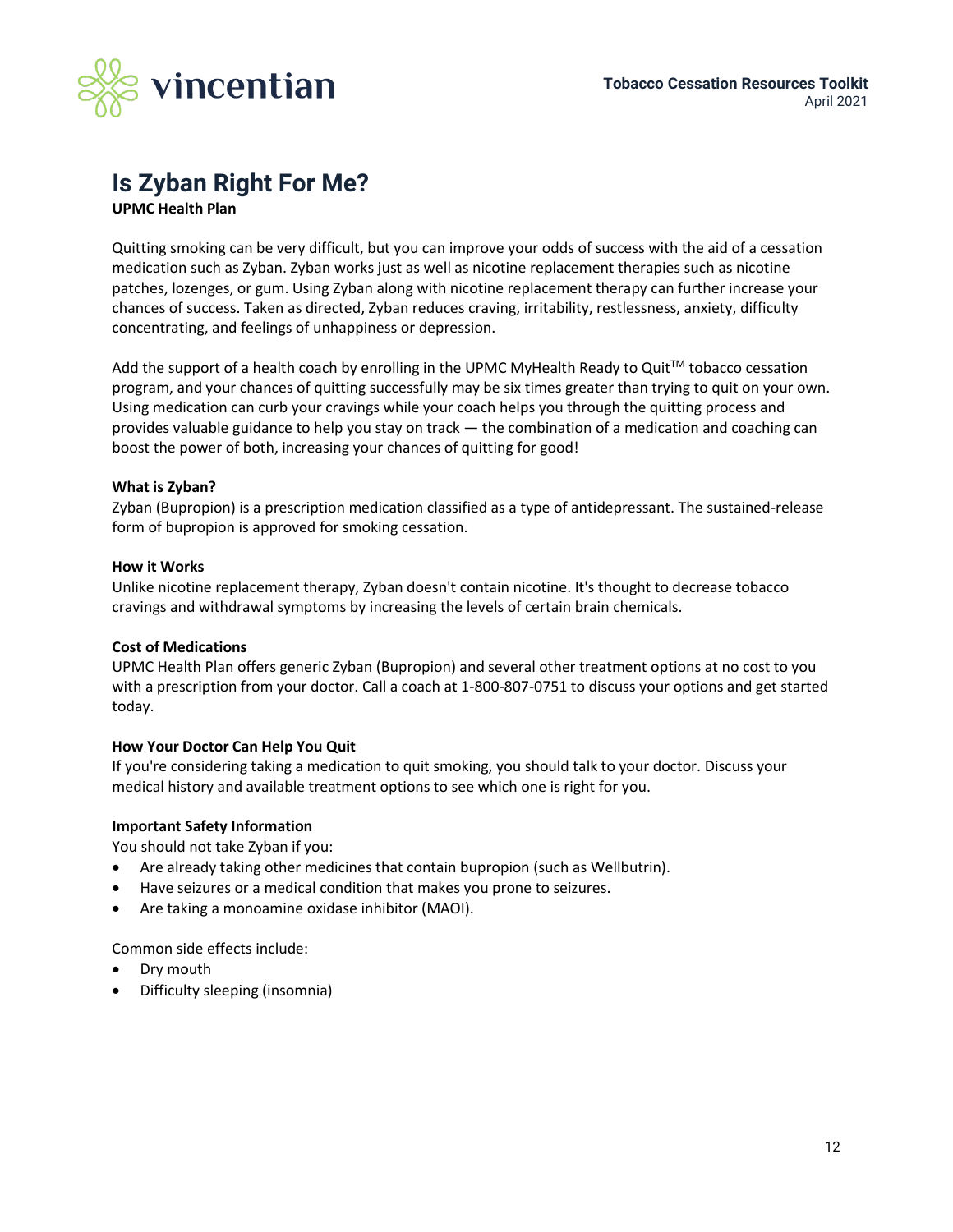

Tell your doctor if:

- You are prone to seizures.
- You are already taking other medicines.
- You are taking a monoamine oxidase inhibitor (MAOI).

### *Warning:*

*The FDA warns that people who are taking bupropion and who experience any serious or unusual changes in mood or behavior or who feel like hurting themselves or someone else should stop taking the medicine and call a doctor right away*.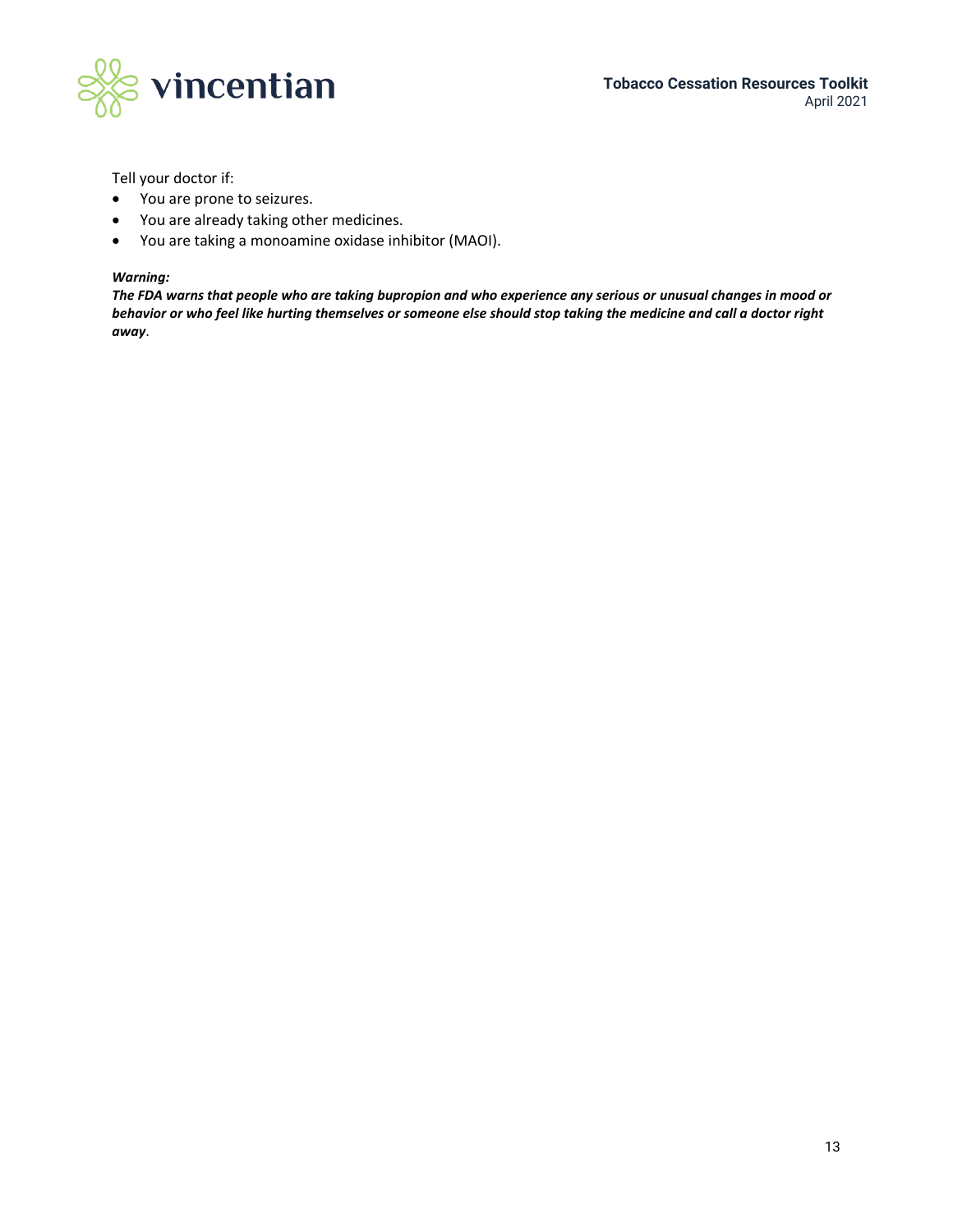

## **Raising a Toast to Tobacco Cessation**

### **How to Avoid the Urge to Smoke at Parties with Alcohol**

For those who are trying to quit smoking, raising a toast or two can make it difficult to stay away from cigarettes.

There's a very strong link between alcohol and cigarettes. Alcohol can make it harder to control how you respond to cravings. When you make the decision to quit smoking, it can be tough in those early weeks to see friends having cigarettes along with their drinks. It can be easy in those situations to slip back into the habit, but you can avoid it by taking a few smart steps.

In the beginning, focus on overcoming simple, everyday triggers to smoke. Avoid alcohol and places where smokers get together. Give yourself a few weeks to get adjusted to not smoking and find other ways to socialize with your friends.

When you feel confident about managing everyday situations such as your morning routine, driving your car, or taking a break without lighting up, you may be ready to tackle more difficult challenges. When it comes to alcohol and socializing, taking it slow and building in safety nets can make all the difference.

### **Tips from successful ex-smokers:**

- Practice how you will handle the offer of a cigarette  $-$  a simple, confident "No, thanks, I don't smoke."
- Choose nonsmoking establishments.
- When you go to a place where there will be alcohol, take a friend who doesn't smoke and ask them ahead of time to distract you from situations that might threaten your resolve. It helps to be able to talk through an urge with someone who is willing to support you.



- Consider not drinking alcohol at the first few social events you attend; if you do— keep your resolve strong by limiting yourself to one drink. Choosing something other than your usual drink will also help avoid a trigger to smoke.
- If you use nicotine gum or lozenges, make sure you bring enough with you.

*The right mix of support, planning, and tobacco cessation medication can help you kick the habit for good. Reach out to UPMC Health Plan's MyHealth Ready to QuitTM Line at 1-800-807-0751 for more information on smoking cessation programs and tools.*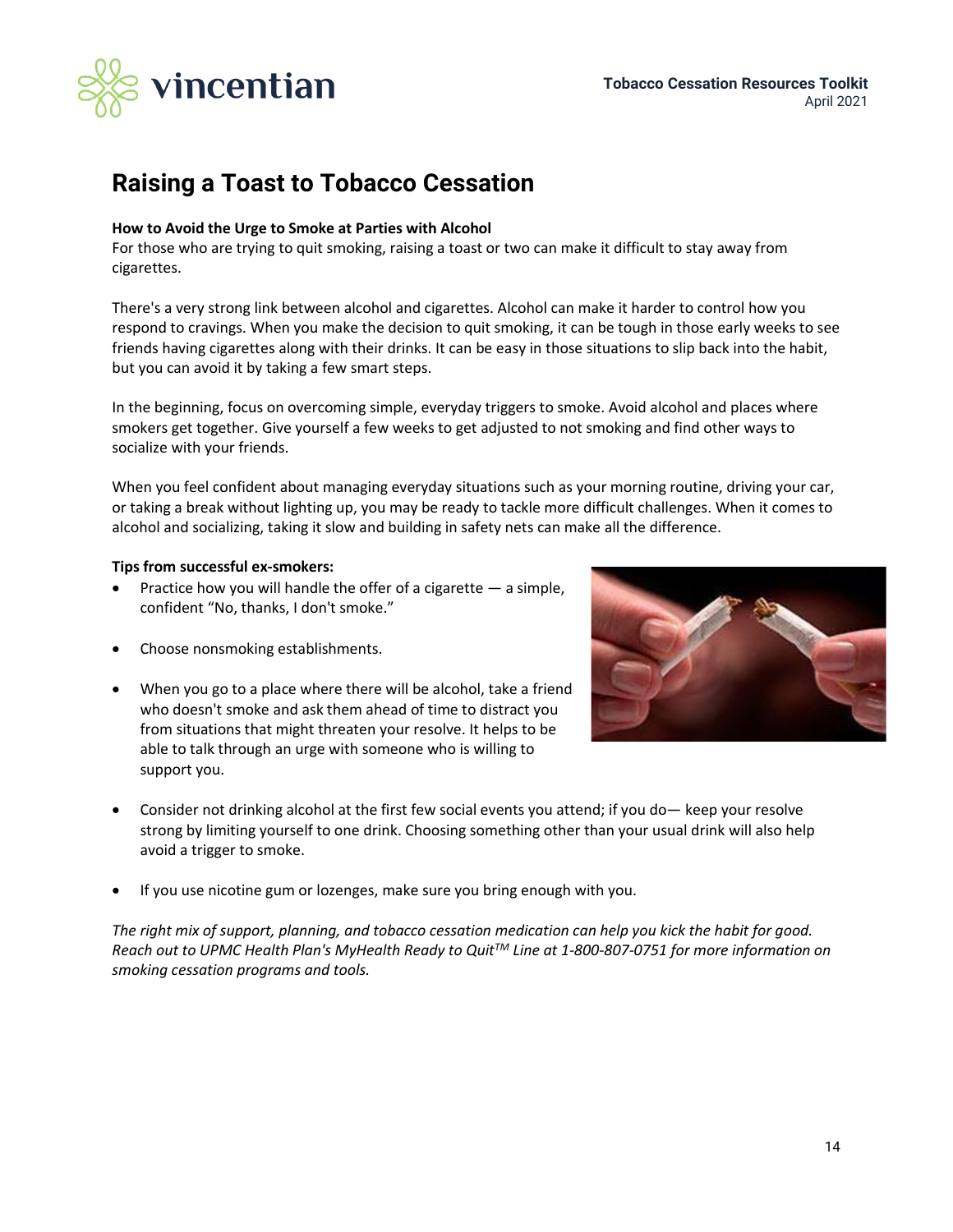

## **Text Message Support Tool at Your Fingertips!**

*A Free Service from the National Cancer Institute's Smokefree.gov program*

### **Thinking about quitting smoking? There is help!**

Text message support can provide you with helpful tips for your quit attempt. SmokefreeTXT is a program for adults who are ready to quit smoking.

Whether you are thinking about quitting, planning your quit day, trying to stay tobacco-free, or deciding how you will cope with a policy change, SmokefreeTXT can provide you with helpful tips along the way.

### **How It Works**

The texts range from specific cessation information to motivational messages that will support you every step of the way. You will receive texts daily for 6 to 8 weeks. You can sign up or opt out at any time. Opt out by texting "STOP" or text "HELP" at any time for more information about the program.

Sign up by texting "QUIT" to 47848.



If you have a supportive friend, family member, or a quit buddy, they can sign up too!

Smokefree Text Messaging Programs are a free service of the National Cancer Institute's Smokefree.gov. There are text programs for adults, teens, pregnant woman, veterans, and people who use smokeless (chew) tobacco. Spanish-language versions are also available. Learn more a[t https://smokefree.gov/tools-tips/text](https://smokefree.gov/tools-tips/text-programs)[programs](https://smokefree.gov/tools-tips/text-programs)

*By signing up you agree to receive text messages, which may be sent through an automatic telephone dialing system, at the mobile number provided. Standard messaging and data rates may apply. Text "STOP" at any time to stop receiving the messages.*